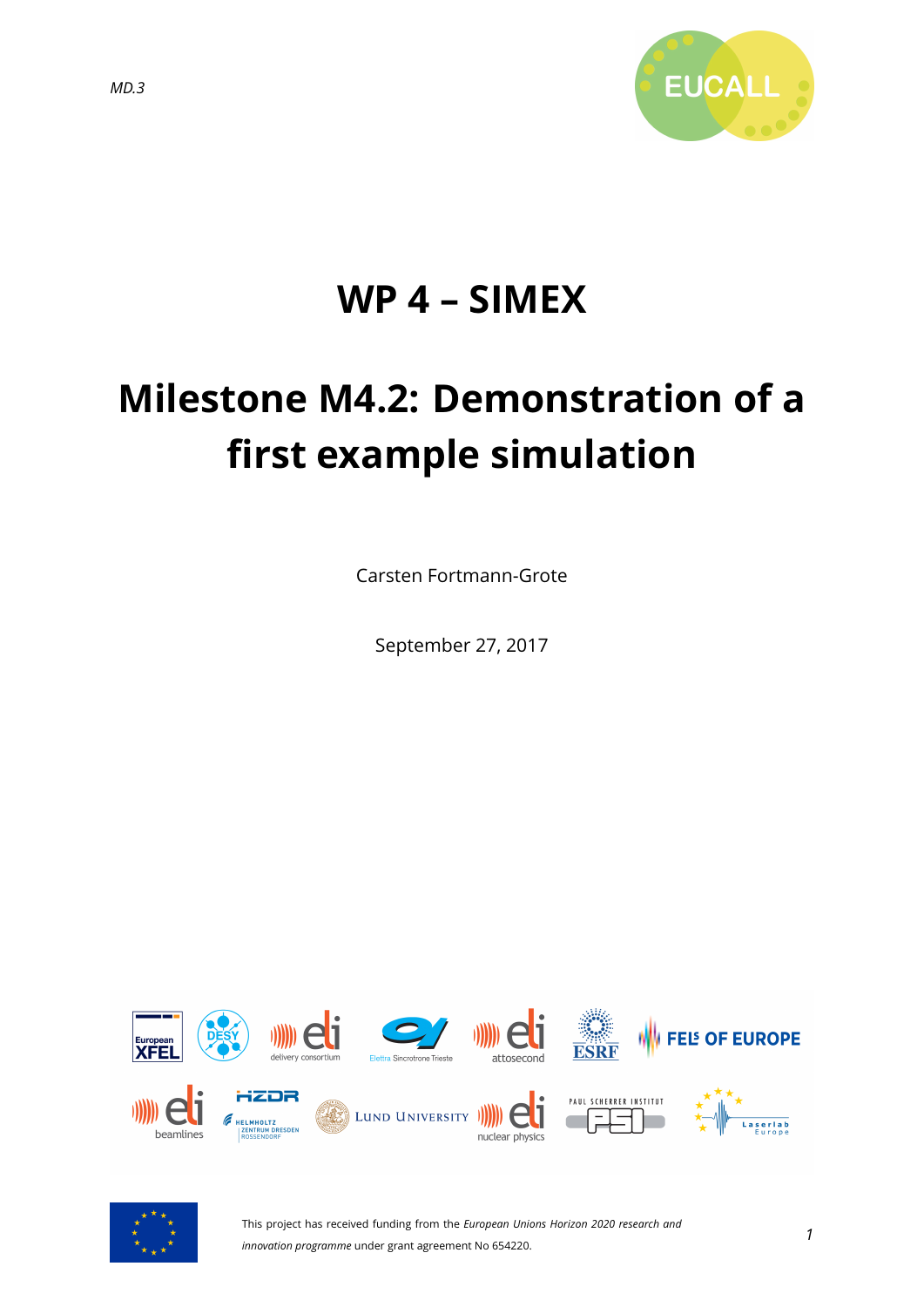*MD.3 Articles*



## **Contents**

- **[1 Summary](#page-1-0) 2**
- **[2 Supporting material](#page-1-1) 2**

# <span id="page-1-0"></span>**1 Summary**

Milestone M4.2 (as detailed in Task 4.2.1) of the SIMEX workpackage in EUCALL is the demonstration of a first example simulation. In this example, we simulate a single–particle imaging experiment at the European X–ray Free Electron Laser. FEL pulses of 3 fs, 9 fs and 30 fs pulse duration and 4.96 keV photon energy are propagated through the SASE 1 beamline and the focusing optics of the SPB-SFX scientific instrument. In the focus, the photons interact with the 2NIP molecule and scatter into a pixel area detector situated 13 cm behind the sample. We save each simulated diffraction pattern and feed the patterns into the orientation reconstruction algorithm EMC. Statistical analysis of oriented 3D diffraction datasets allows us to assess the data quality of our simulated data as a function of the pulse duration, which is is controlled through the machine parameters of the FEL, in particular the electron bunch charge.

The results of this study are published in Ref. [\[1\]](#page-1-2). In addition, we published the individual datasets resulting from the simulations on the [EUCALL Data Repository](https://zenodo.org/communities/eucall-data) hosted on [Zenodo.](https://www.zenodo.org/) We note in passing that the deposition of diffraction data from a non–plasma sample [\[5\]](#page-2-0) partially fulfills SIMEX Deliverable D4.4. Coherent diffraction data from a plasma sample was accomplished in Milestone M4.3 (Interoperability of simulations) [\[3\]](#page-2-1).

Tutorials for the individual simulation steps can be found on the [SIMEX wiki](https://www.github.com/eucall-software/simex_platform/wiki/SimEx-Tutorial) and on the [EU-](https://www.youtube.com/channel/UC5H8cATZiUPNfF7P_xEhBpQ/videos)[CALL youtube channel.](https://www.youtube.com/channel/UC5H8cATZiUPNfF7P_xEhBpQ/videos) Finally, the [reference manual](https://eucall-software.github.io/simex_platform/) of the simulation environment *simex platform* contains a description of the data formats of all relevant simulation datasets, see also Milestone M4.1 [\[4\]](#page-2-2).

Newer simulations, studying proteins embedded in a solvent (water) were recently presented at the Optics and Photonics Conference 2017 [\[2\]](#page-2-3).

#### <span id="page-1-1"></span>**2 Supporting material**

| Module      | <b>Dataset</b>        | <b>Usage instruction</b> | <b>Data format</b> |
|-------------|-----------------------|--------------------------|--------------------|
| FEL source  | 10.5281/zenodo.855301 | <b>Manual Video</b>      | <b>Manual</b>      |
| Propagation | 10.5281/zenodo.884873 | <b>Manual</b>            | Manual             |
| Interaction | 10.5281/zenodo.886061 | <b>Manual</b>            | Manual             |
| Diffraction | 10.5281/zenodo.886087 | <b>Manual</b>            | <b>Manual</b>      |

## **Articles**

<span id="page-1-2"></span>1. Fortmann-Grote, C., Buzmakov, A., Jurek, Z., Loh, N.-T. D., Samoylova, L., Santra, R., Schneidmiller, E. A., Tschentscher, T., Yakubov, S., Yoon, C. H., Yurkov, M. V., Ziaja-Motyka, B., and Mancuso, A. P., *[Start-to-end simulation of single-particle imaging using ultra-short pulses at the European](http://dx.doi.org/10.1107/S2052252517009496) [X-ray Free-Electron Laser](http://dx.doi.org/10.1107/S2052252517009496)*, *IUCrJ* **4,** 560–568 (2017).